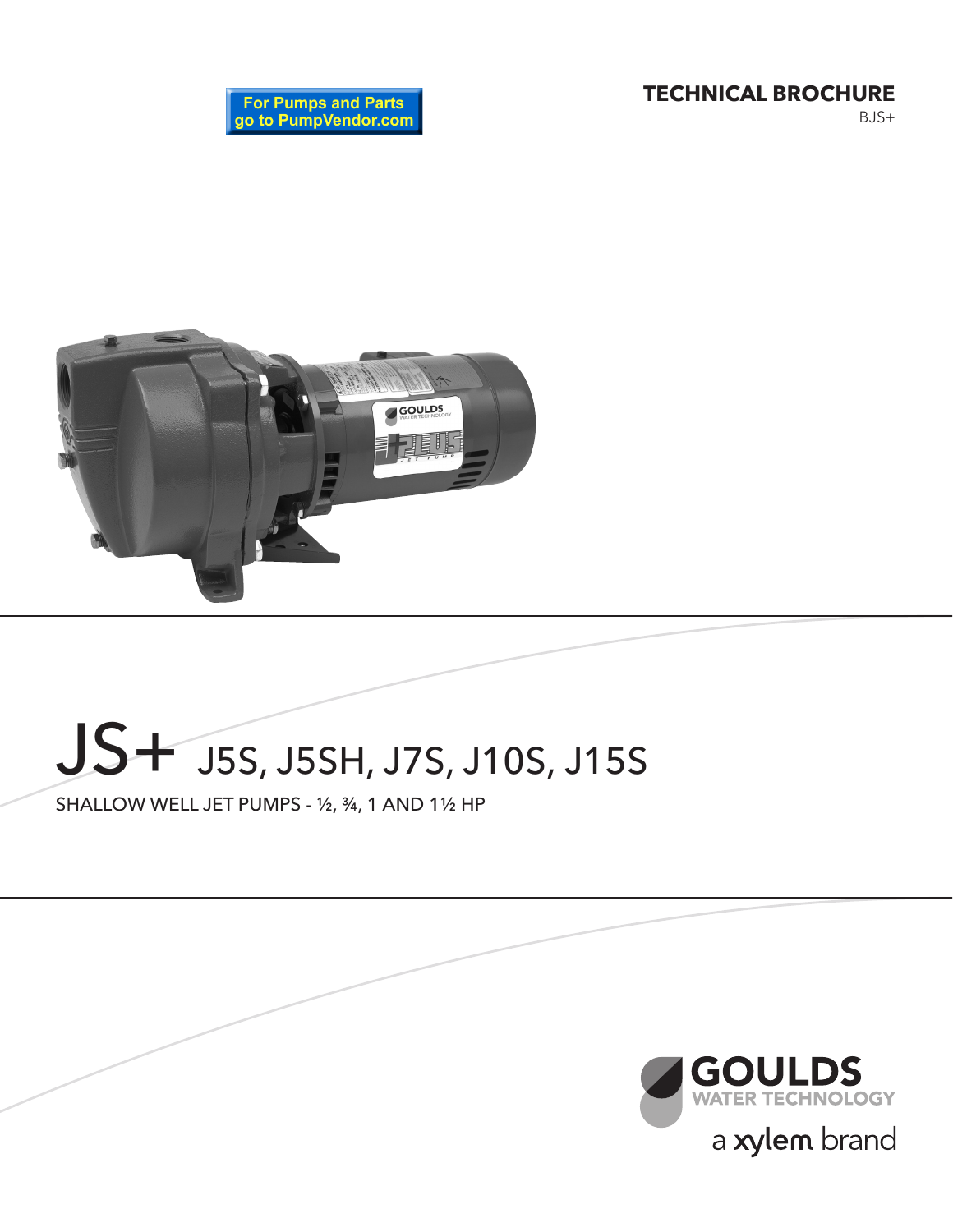### Residential Water Systems

# Goulds Water Technology

#### **FEATURES**

Compact: Design has an integral shallow well adapter built into the casing, which eliminates the need for a separate shallow well adapter.

Serviceable:

- Back pullout design allows disassembly of pump for service without disturbing piping.
- Two compartment motor for easy access to motor wiring and replaceable components.
- Nozzle clean out plug in pump case.
- Corrosion resistant, engineered plastic tubing and fittings are easily removed for cleaning. Premium O-ring design fittings need only be hand tight to seal.

Impeller: F.D.A. compliant, glass filled Noryl®. Corrosion and abrasion resistant.

Diffuser (Guidevane): Bolt down diffuser provides positive alignment with impeller. Diffuser also has stainless wear ring for extended performance in abrasive conditions. F.D.A. compliant, injection molded, food grade, glass filled Lexan® for durability and abrasion resistance.

Tubing and Fittings: F.D.A. compliant engineered plastic is corrosion and U.V. resistant.

Powered for Continuous Operation: Pump ratings are within the motor manufacturer's recommended working limits. Can be operated continuously without damage.

Corrosion Resistant: Electro-coated paint process is applied inside and out, then baked on.

Protected Mechanical Seal: Special diaphragm design retains water in the casing at all times to ensure the mechanical seal can never run dry.

Excellent Air Handling Ability: After initial priming the pump has the ability to re-prime itself even when air gets into the system. Pumping resumes once the water level rises above the foot valve.

#### **APPLICATIONS**

Specifically designed for the following uses:

- Homes
- Cottages
- Booster service

#### **SPECIFICATIONS**

#### **Pump:**

- Pipe connections: 1¼" NPT suction and 1" NPT discharge
- Pressure switch: AS4 preset (30-50 PSI).

#### **Motor:**

- NEMA standard
- 60 Hz
- ½ 1½ HP, 115/230 V capacitor start
- Single phase
- 3500 RPM
- Built-in overload with automatic reset
- Stainless steel shaft
- Rotation: clockwise when viewed from motor end
- UL778 listed

#### **Maximum temperature:** 140ºF.

#### **SYSTEM COMPONENTS**

• Basic Pump Unit: Includes pump with integral shallow well jet (nozzle and venturi), motor, pressure switch and tubing.

#### **AGENCY LISTINGS**



Canadian Standards Association



**Underwriters Laboratories**<sup>1</sup>

#### **MODEL INFORMATION**

| <b>CSA Listed</b><br>Order No. | $ $ U.L. Listed (Indoor use) $\textcircled{\scriptsize{1}}$<br>Order No. | НP            |  |  |  |
|--------------------------------|--------------------------------------------------------------------------|---------------|--|--|--|
| J5S                            | J5SUL                                                                    |               |  |  |  |
| J5SH                           | J5SHUL                                                                   | ⅓             |  |  |  |
| J7S                            | J7SUL                                                                    | $\frac{3}{4}$ |  |  |  |
| <b>J10S</b>                    | J10SUL                                                                   |               |  |  |  |
| J15S                           | J15SUL                                                                   | 1½            |  |  |  |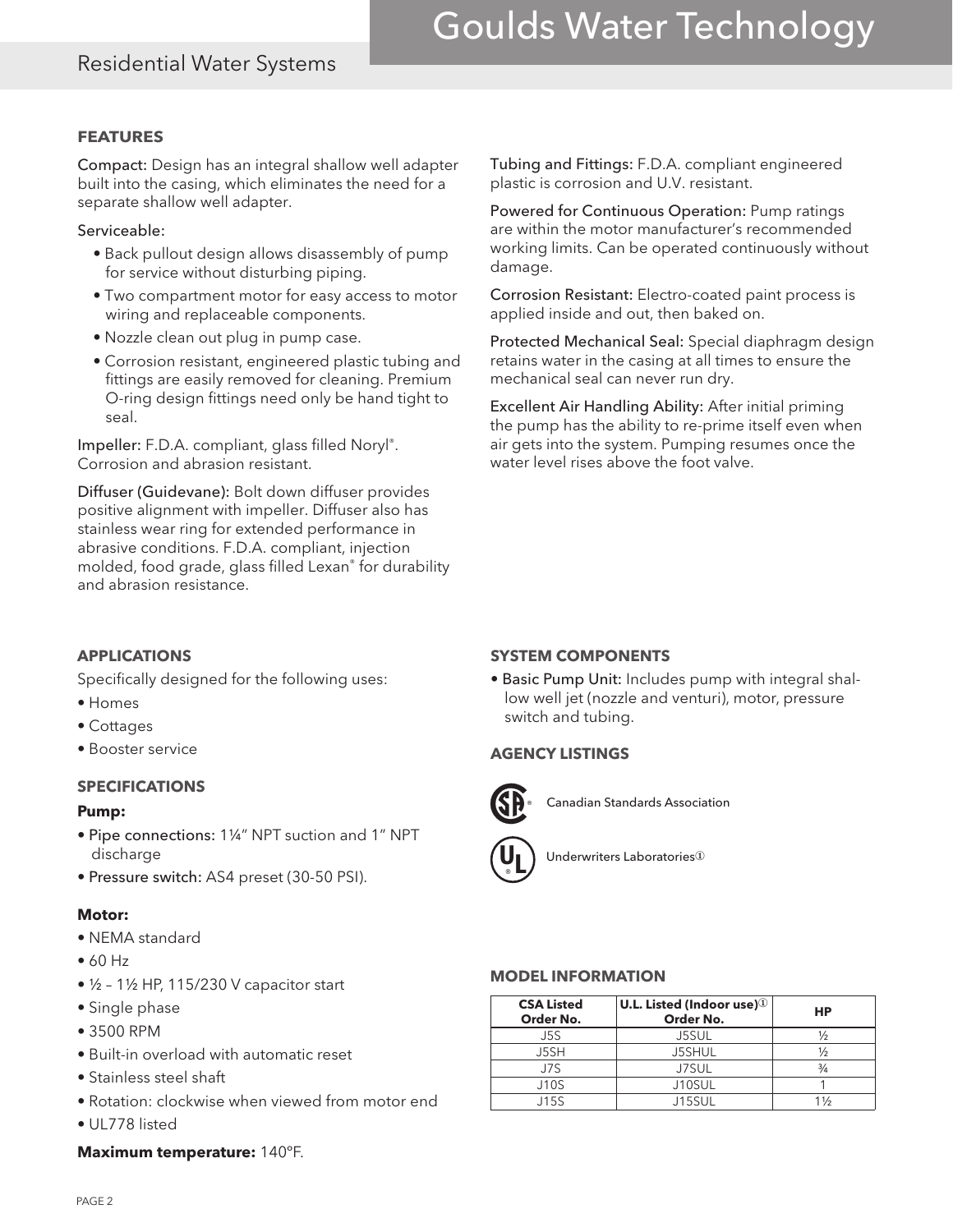## Residential Water Systems

#### **SHALLOW WELL PERFORMANCE RATINGS**

| <b>HP/Model</b>               | $\frac{1}{2}$ HP - J5S |                              |      |     |                                 |                                 | $1/2$ HP - J5SH |                              |       |              |                                 | 3/4 HP - J7S |                              |              |                                 | 1 HP - J10S  |                |                |                                 |     | 11/2 HP - J15S |      |    |                              |                     |              |
|-------------------------------|------------------------|------------------------------|------|-----|---------------------------------|---------------------------------|-----------------|------------------------------|-------|--------------|---------------------------------|--------------|------------------------------|--------------|---------------------------------|--------------|----------------|----------------|---------------------------------|-----|----------------|------|----|------------------------------|---------------------|--------------|
| <b>Nozzle</b>                 |                        | <b>AN017</b>                 |      |     |                                 | <b>AN019</b>                    |                 |                              |       | <b>AN018</b> |                                 |              |                              | <b>AN018</b> |                                 |              |                | <b>AN022</b>   |                                 |     |                |      |    |                              |                     |              |
| <b>Venturi</b>                |                        | AD3332                       |      |     |                                 | AD3328                          |                 |                              |       | AD3336       |                                 |              |                              | AD3339       |                                 |              |                | AD3342         |                                 |     |                |      |    |                              |                     |              |
|                               |                        |                              |      |     | <b>Discharge Pressure - PSI</b> | <b>Discharge Pressure - PSI</b> |                 |                              |       |              | <b>Discharge Pressure - PSI</b> |              |                              |              | <b>Discharge Pressure - PSI</b> |              |                |                | <b>Discharge Pressure - PSI</b> |     |                |      |    |                              |                     |              |
| <b>Total</b>                  | 20                     | 30                           | 40   | 50  | Max. 20<br>Shut                 |                                 | 30              |                              | 40 50 | 60           | Max.<br>Shut                    | 30           | 40 l                         | 50           | 60                              | Max.<br>Shut | 30             | 40             | 50                              | 60  | Max.<br>Shut   | 30   | 40 | 50                           | 60                  | Max.<br>Shut |
| <b>Suction</b><br>Lift (feet) |                        | <b>Gallons per</b><br>minute |      |     | off<br>(PSI)                    |                                 |                 | <b>Gallons per</b><br>minute |       |              | off<br>(PSI)                    |              | <b>Gallons per</b><br>minute |              |                                 | off<br>(PSI) |                |                | <b>Gallons per</b><br>minute    |     | off<br>(PSI)   |      |    | <b>Gallons per</b><br>minute |                     | off<br>(PSI) |
| 5                             | 17.5                   | 16.5                         | 10.2 | 5.0 | 63                              | 11.5                            | .3<br>11        | 1.01                         |       | 4.8          | 83                              |              | 21.3 18.3 12.5               |              | 6.6                             | 70           |                |                | 24.8 24.4 16.6                  | 9.9 | 74             |      |    |                              | 26.6 26.3 25.0 15.6 | 80           |
| 10                            | 15.7                   | 14.4                         | 9.2  | 4.3 | 61                              | 10.3                            | 10.0            | 9.6                          | 7.0   | 4.2          | 81                              |              | 18.8 17.3 11.3               |              | 5.0                             | 68           | 22.9 22.2 15.8 |                |                                 | 8.6 | 72             |      |    | 24.7 24.3 22.6               | 13.9                | 77           |
| 15                            | 13.7                   | 12.5                         | 8.0  | 3.6 | 59                              | 8.8                             | 8.6             | 8.3                          | 6.3   | 3.7          | 79                              | 16.41        | 15.5                         | 9.6          | 3.7                             | 66           | 19.8           |                | 19.5 13.8                       | 6.9 | 70             |      |    | 21.6 21.5 20.4               | 12.9                | 75           |
| 20                            | 11.5                   | 10.4                         |      | 2.3 | 57                              | 7.0                             | 7.0             | 6.8                          | 5.8   | 3.2          | 76                              |              | 13.6 13.2                    | 8.3          | 2.0                             | 63           |                | 16.6 16.6 12.2 |                                 | 5.6 | 67             | 18.1 |    | 18.0 17.6                    | 12.0                | 73           |
| 25                            | 8.7                    | 8.6                          | 6.2  | 1.3 | 54                              | 5.3                             | 5.2             | 5.2                          | 5.0   | 2.8          | 73                              | 10.0         | 9.9                          | 6.4          | 1.0                             | 59           | 12.5           |                | 12.4 10.4                       | 3.6 | 65             | 14.0 |    | 14.0 14.0 10.1               |                     | 71           |

#### **DIMENSIONS AND WEIGHTS**

| <b>Model</b>  | J5S             | <b>J5SH</b>     | J7S            | <b>J10S</b> | <b>J15S</b>     |  |  |  |
|---------------|-----------------|-----------------|----------------|-------------|-----------------|--|--|--|
| Wt. (lbs.)    | 43              | 43              | 47             | 50          | 60              |  |  |  |
| Length        | $17\frac{1}{4}$ | $17\frac{1}{4}$ | 191/4          |             |                 |  |  |  |
| Width         |                 |                 | $9\%$          |             |                 |  |  |  |
| <b>Height</b> |                 | $8\frac{3}{4}$  |                |             |                 |  |  |  |
| <b>HP</b>     | $\frac{1}{2}$   | $\frac{1}{2}$   | $\frac{3}{4}$  |             | $1\frac{1}{2}$  |  |  |  |
| "L" Max.      | $8\frac{1}{2}$  | $8\frac{1}{2}$  | $9\frac{1}{2}$ | 10          | $10\frac{1}{2}$ |  |  |  |



(All dimensions are in inches and weights in lbs. Do not use for construction purposes.)